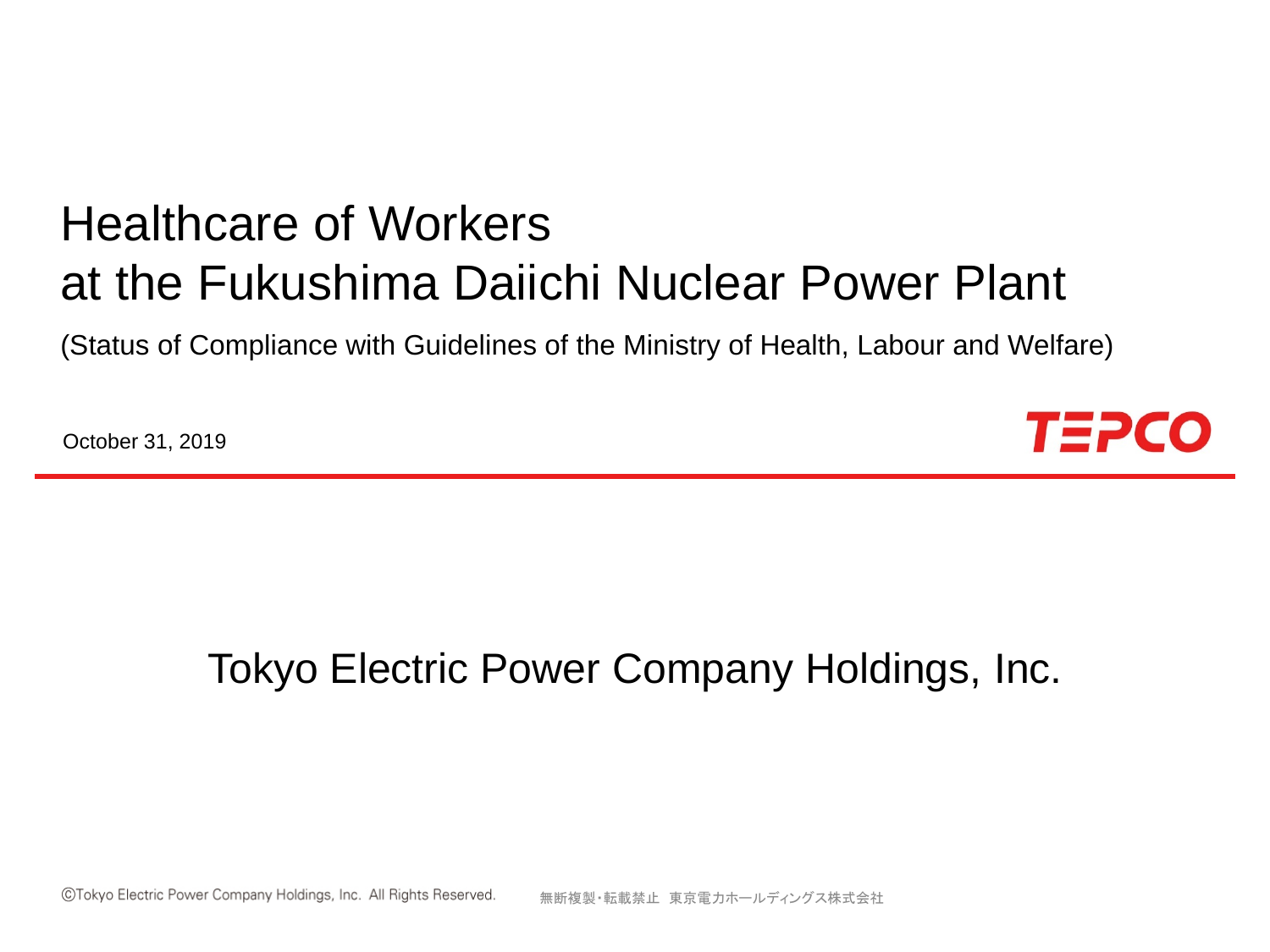

#### **As measures for the healthcare of the workers at the Fukushima Daiichi Nuclear Power Plant, the primary contractors and TEPCO have established and are using a system to address the following workers.**

- Target: Workers who have been determined through medical examinations to **"require thorough examinations," "require medical treatment," or "require continued medical treatment." \*1**
- Purpose: Ensuring that the above workers **have consulted a doctor and, as needed, have been subject to appropriate work-related relief measures.**

\*1 Applicable laws and regulations require that radiation workers should receive medical examinations before they start working as radiation workers and subsequently twice a year. Each determination of the above is based on the results of these medical examinations.

<Background>

- As a response to the guidelines of the Ministry of Health, Labour and Welfare, we started to use the system in July/August 2016 (partially in August), with assistance from the primary contractors and using the specific goals and guidance provided by the University of Occupational and Environmental Health, Japan.
- For the time being, the status of health management will be checked based on quarterly reports from each primary contractor.

(Starting with the 2nd quarter of FY 2016, the status of health management has been reported at meetings by the office for meetings of the team for addressing decommissioning and contaminated water issues.)

• **This report contains information about the health management status in the 1st quarter of FY 2019 covering the medical examinations for April–June) and about the follow-up statuses in the 4th**

**quarter and earlier.** ⇒ The summary is shown on pages 2 and 3.

[Specific Goals]

TEPCO and the primary contractors must ensure that the workers of the relevant subcontractors:

- 1) Receive necessary medical examinations on a periodic basis;
- 2) Consult a doctor if they have been determined through a medical examination to require medical treatment or a thorough examination;
- 3) Continue to receive necessary medical treatment at least while working at the site of the Fukushima Daiichi Nuclear Power Plant if they have been determined by a doctor to require medical treatment;
- 4) Are treated according to necessary actions including appropriate work-related relief measures based on the results of periodic medical examinations; and/or

5) Are subject to appropriate work-related relief measures, with their implementation status being continuously checked and the measures being continuously reviewed.

©Tokyo Electric Power Company Holdings, Inc. All Rights Reserved. 無断複製・転載禁止 東京電力ホールディングス株式会社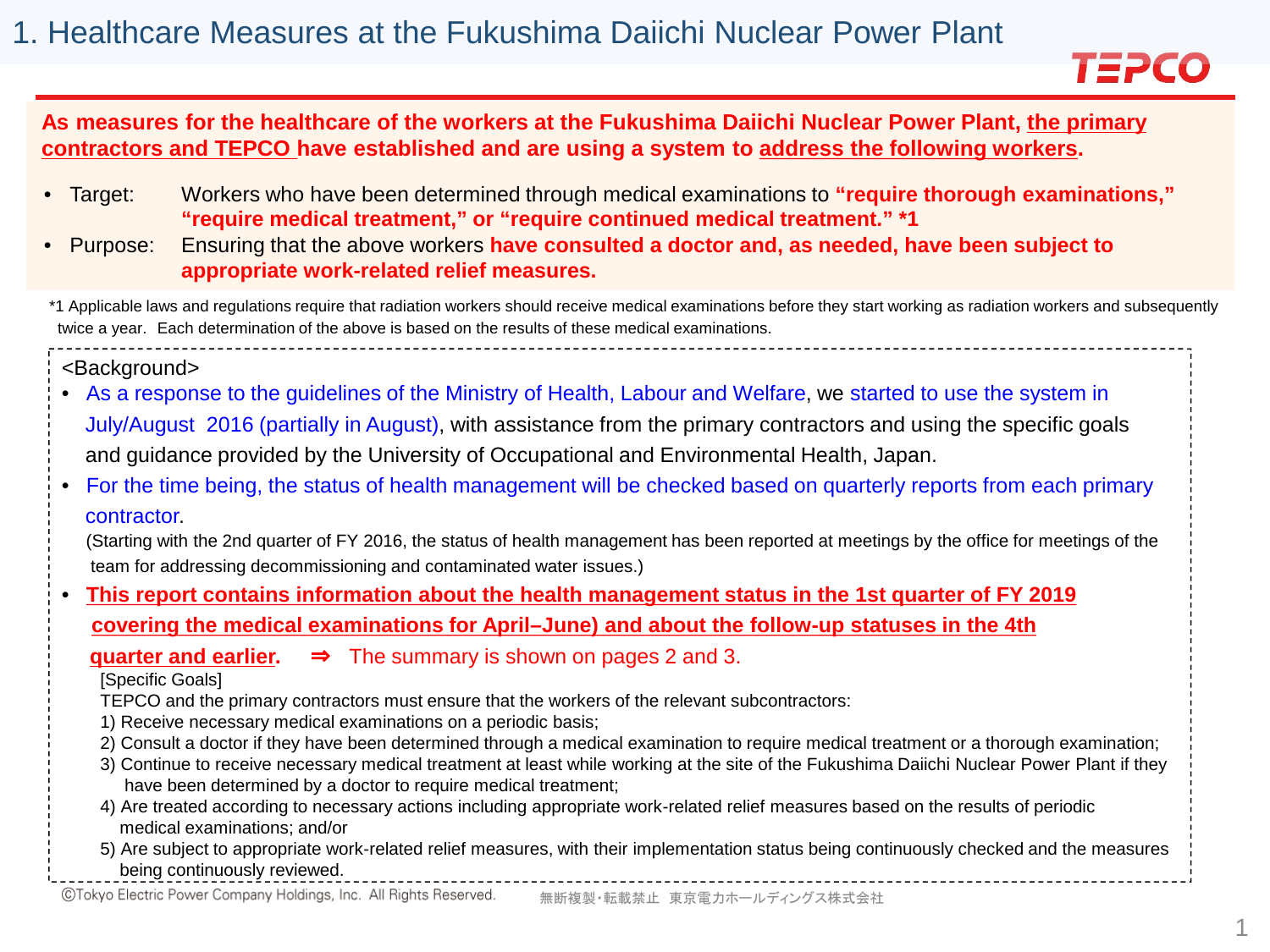#### 2. Results: Summarizing the Status of Management for Medical Examinations in the 1st Quarter of FY2019 TEPCO

#### **Results: summarizing the status of management for medical examinations conducted in the 1st quarter (April–June)**

**(1) The workers' reception of medical examinations and the results** [No. of offices covered: 55 (primary contractors: 52)]

• A total of 4,768 workers received medical examinations during the period, **and 412 workers (9% of all workers) were determined to "require thorough examinations".** (1,140 workers (24% of all workers) were determined to "require thorough examinations," "require medical treatment," or "require continued medical treatment.")

#### **(2) Status of those determined to "require thorough examinations"**

- The reports from the primary contractors indicated that 68% of the workers had already received thorough examinations and had been subject to appropriate work-related relief measures by the companies, as needed (A); if those who were expected to be subject to appropriate measures soon (B) were included, the achievement rate was 85%.
- All contractors are appropriately implementing the guidance and management under the established system.
- 15% of the workers concerned replied that they had not received medical examinations after they had been given guidance (C). Their subsequent statuses will be checked through the next reports for the 2nd quarter of FY2019.

| Number of workers determined to "require thorough examinations": 412               |     |
|------------------------------------------------------------------------------------|-----|
| Status<br>A (workers have received thorough exams and, as necessary, the companies | 278 |
| have applied appropriate work-related relief measures to the workers)              |     |
| B (Workers are undergoing examinations)                                            | 72  |
| C (Workers have not yet received thorough exams after guidance)                    | 62  |



⇒ The primary contractors are appropriately reporting the statuses, indicating that the systems built by them are effectively functioning, and are even able to identify how the workers are addressed by the relevant subcontractors.

Note: The numbers of workers indicated are simple sums of those reported from each company. Some workers may have been counted more than once if they were relocated or if the system counted workers on a per medical examination category. The same applies to the figures on the next page.